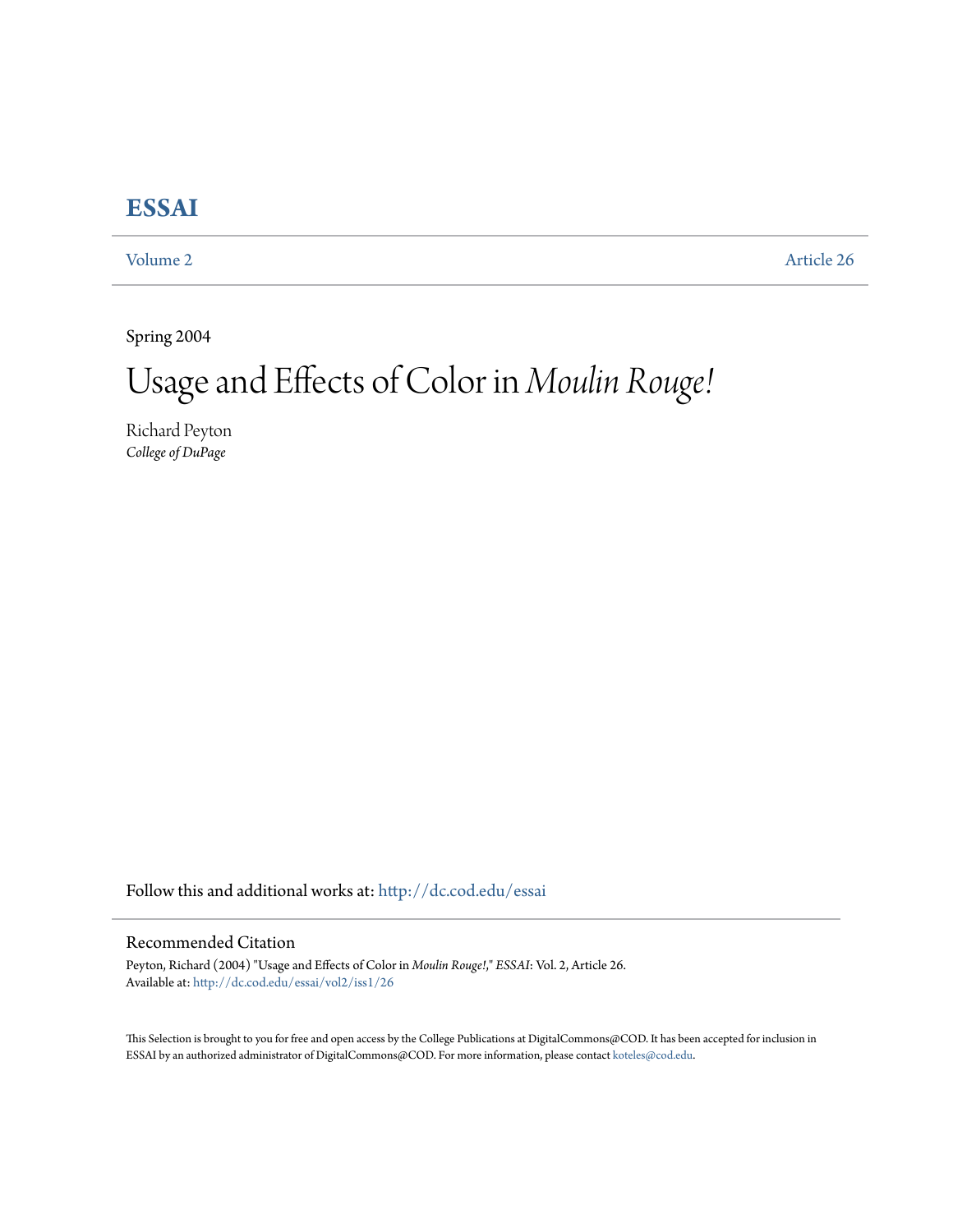## Usage and Effects of Color in *Moulin Rouge*!

#### by Richard Payton

#### (English 135)

The Assignment: Students were asked to choose one film from a list of twelve, and to write an essay which explained how its director used color to enhance the story.

he artistic continuum on which *Moulin Rouge!* belongs is, I think, quite clear, and I'm fairly certain that Luhrmann knows it. A trajectory is not hard to trace: in overall feeling, Verdi's quintessential opera-melodrama *La Traviata* (or "Love in the Time of Tuberculosis," as I like to The artistic continuum on which *Moulin Rouge!* belongs is, I think, quite clear, and I'm fairl certain that Luhrmann knows it. A trajectory is not hard to trace: in overall feeling, Verdi's quintessential opera-melodrama licentious, primal, joyous *Carmina Burana* (both the 13<sup>th</sup> century Latin and Middle High German texts and Carl Orff's modern-day setting), among others. Visually, Luhrmann draws heavily on such works as Van Gogh's "The Night Café" and, appropriately enough, Toulouse-Lautrec's "At the Moulin Rouge," taking their slightly off-kilter perspectives and lurid (albeit muted) reds, greens, blues, and yellows, and infusing them with a high-intensity super-kinetic energy instantly recognizable to a generation raised on MTV, imported British acid-house and Ecstasy-driven trance-rave culture.

One would think that a color analysis of such a vibrant movie would be a cakewalk – a taking of the candy from the proverbial baby, as it were. However, the viewer must still take care to avoid visual red herrings (or yellow, green, or blue herrings, as the case may be). This film may be the flashiest thing since the 1938 Technicolor *Adventures of Robin Hood*, but Luhrmann's selection is as careful as any, such that, with a close dissection, the innumerable threads of color may be thinned down to a workable, meaningful amount. With this in mind, I have chosen to analyze Luhrmann's storytelling techniques through the use of the following: the colors red and blue. Tracing these throughout the film, I will consider the nature of the colors' presentation, the use of color in the setting of the mood, and possible symbolic interpretations.

Red is by far the most dominant color throughout, serving a variety of purposes and representing a variety of things. Two reds show up the most: we see the first, a considerably darker, almost maroon shade, at the very beginning of the film, in the curtain behind the conductor. The second, a higher intensity, is seen in the set and costumes of the Moulin Rouge itself. We can note also that a good half of the title is red – "rouge." Is this a clue hinting that we should watch for the color? Or does the use of red merely establish the setting? Or is this use, perhaps, just a "rouge" herring? I'm inclined to think that it's the first, and that we should pay extra careful attention to red in the film.

It's a loaded color, if ever there was one. The amount of associations it carries is mind-boggling. For this picture, there's a strong link to "red light" districts, "scarlet women," and the fact that in certain countries it is the custom for prostitutes to display red lights outside of their houses. There are biblical associations along these lines, as well: in the fortress city of Jericho, the harlot Rahab was to give a signal by hanging a scarlet rope out of her window – evidently a common symbol for harlots of the time. In this context, red brings with it associations of sin, corruption, extravagance, worldliness, and vice. After all, how is Satan most commonly depicted but as a *red* creature? Thus it is with the uses of red, among other things, that Luhrmann subtlety underscores the atmosphere of decadence apparent within the setting.

However, vice and decadence aside, what is *Moulin Rouge!* but a love story? "… a*bove all things* a story about love" (my own emphasis), if the author is to be believed. The point is that red is, ironically enough, just as symbolic of love and passion as it is of vice and evil. A contradiction, yes, but is not the movie itself, in all its postmodern glory, just one gigantic, convoluted, multi-layered contradiction? The contrasts of meaning in red serve nicely to illustrate this point.

With its subconscious links to blood and fire, red represents life. The Moulin Rouge, with all its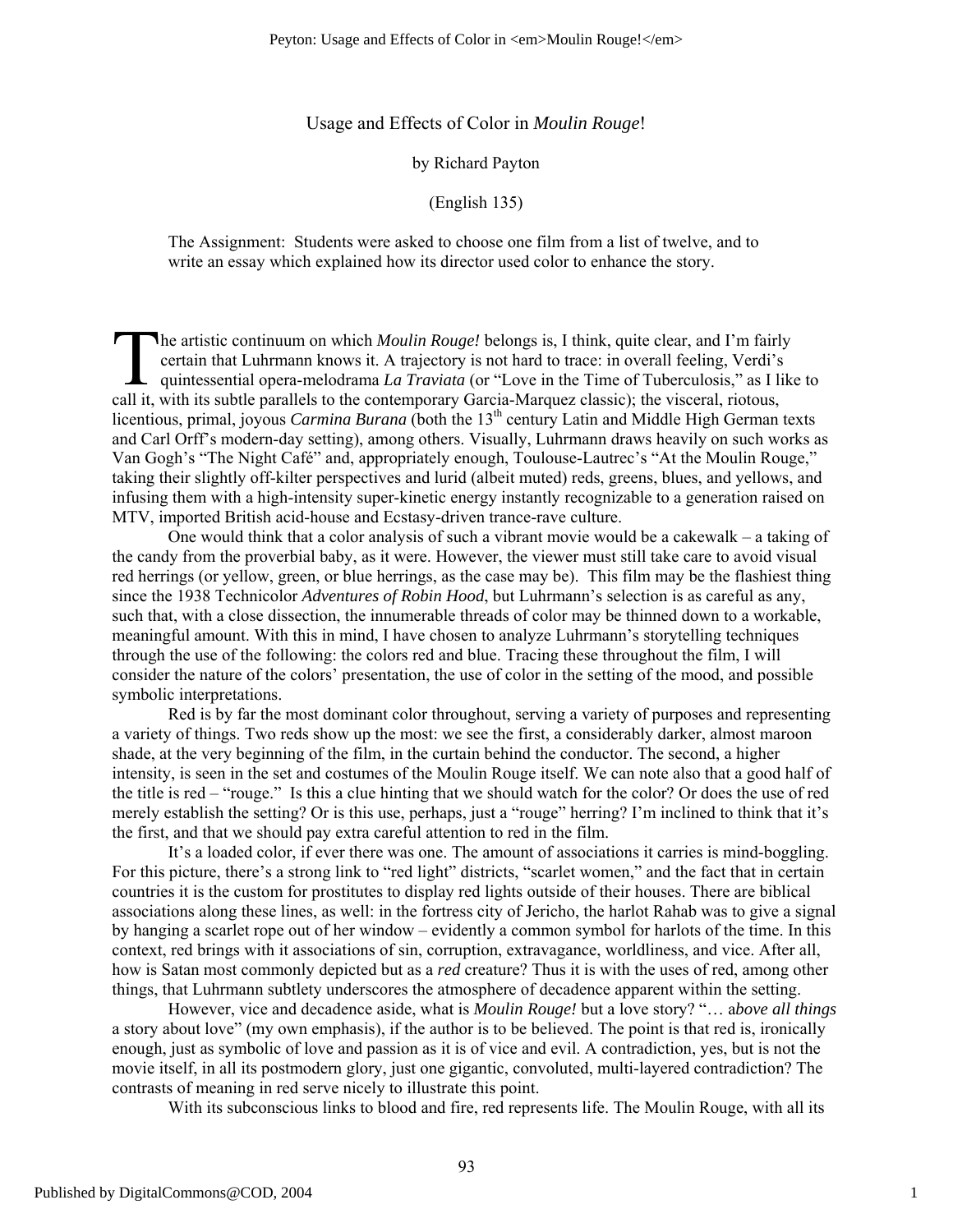red trappings, is an establishment full of people living their lives with wild abandon; vivacious, hedonistic, energetic, non-stop. They are truly living for the moment. Similarly, Christian and Satine find greater fulfillment than they could ever have imagined in their love, and thus find themselves living more completely. In the words of the author, this is a story about "a love that will *never die*."

Contrariwise, with its subconscious links to blood and fire, red represents death. The Moulin Rouge, with all its red trappings, is an establishment full of people on a frantic downward spiral into various unpleasant ends (untimely and painful death, suicide, alcohol and drug dependencies and venereal disease, etc) – we can draw parallels here with Poe's story "The Masque of the Red Death," in which a prince throws an extravagant party inside his sealed palace while outside his subjects die in a cholera epidemic. (We will return to the conflict between reality and illusion later. Right now, though, we stick to red and its associations with death). The red surrounding Satine is also a constant reminder that (as we know from Christian's introductory comments) she is going to die of tuberculosis. A symptom of tuberculosis is the coughing up of blood. We see this happen and we can't help but see her blood mirrored in the red surroundings, and, especially in the red carpet on which she finally dies.

Red also serves as a warning: stop signs are red, stop lights are red, the red lights on the Death Star means it's going to blow up. And, indeed, this notion of a warning can be applied in numerous ways to the movie, though two in particular stand out to me. First of all, the red cries out to us to stay away from Montmartre in general, and the Moulin Rouge in particular ("Turn away from this village of *sin*!"). Van Gogh said of "The Night Café" that it was a dangerous place for an artist such as he; a man "with no wife, no homeland, no real goal." Whether Christian would have done well to heed this warning is a topic for debate – after all, where would the story be without, well, *everything* that happens? Secondly, the red again reminds us that this love between Christian and Satine is doomed to end tragically, as her condition slowly degenerates towards death, symbolic of the Moulin Rouge itself and the life-styles it propagates, and, more universally, of the powerful forces of chaos and entropy that surround us.

Finally, if we wanted to put a socio-political reading on this film, we could make remarks on red tape – for use in a neo-Marxist reading (the rest would write itself – talk about rampant consumerism, sheesh!) – and on red as a symbol both for communism and anarchy. This topic is, however, I think, subject matter for a *different* paper.

Where the two most common reds are shades, the two most common blues are both tints – not overly light, but still considerably lighter than a pure blue. The first we see at the very beginning, with Christian sitting at his type-writer. This is the darker of the two, a somewhat unreal color, almost subterranean. The second shade is seen initially with the appearance of Satine – she descends in a mist of it and this is a colder, whiter tint. Very ice-and-snow-like.

With the overwhelming predominance of red, all other minor colors necessarily contrast with it, almost as if red were the background of a painting. Of all of these contrasts – and there are many – the contrast with blue, and these blues in particular, are the most striking. Where red is warm (or hot), lively and exuberant, demanding our attention, the blue is cold, sterile, understated, almost inhuman.

This is an exceedingly multi-layered, intertwining ouroboros-complex of a film, and I would argue that one aspect of the blue glow surrounding Christian at the beginning of the film is a device used by Luhrmann to signal a transition to a different plane of narrative reality. We descend, from our vantage points as viewers, into a movie of a play about a man writing a story, via shots of him writing the story, into the story itself. Blue is often associated with sleep, dreams, and hallucinations. It has already been noted that this particular blue has an unreal feeling to it, suggesting that perhaps the story which we are about to witness is not completely free of the hazy obscurity of memory and impression, or of the influence of dream, hallucination, idealization, and (as we actually see), of absinthe. In the end, we move again through a transitional blue and into a scene more realistically colored, which, we assume, is the end of the play (and which is *certainly* the end of the movie).

Interconnected, and equally as convoluted as the picture itself, are the associations of blue with not only dreams and sleep, but also with water, the ocean, and, thus, the subconscious. These psychological associations suggest that the film will go much deeper than at first meets the eye.

The contrast of blues and reds, seems to me to be symbolic of reality verses unreality. For